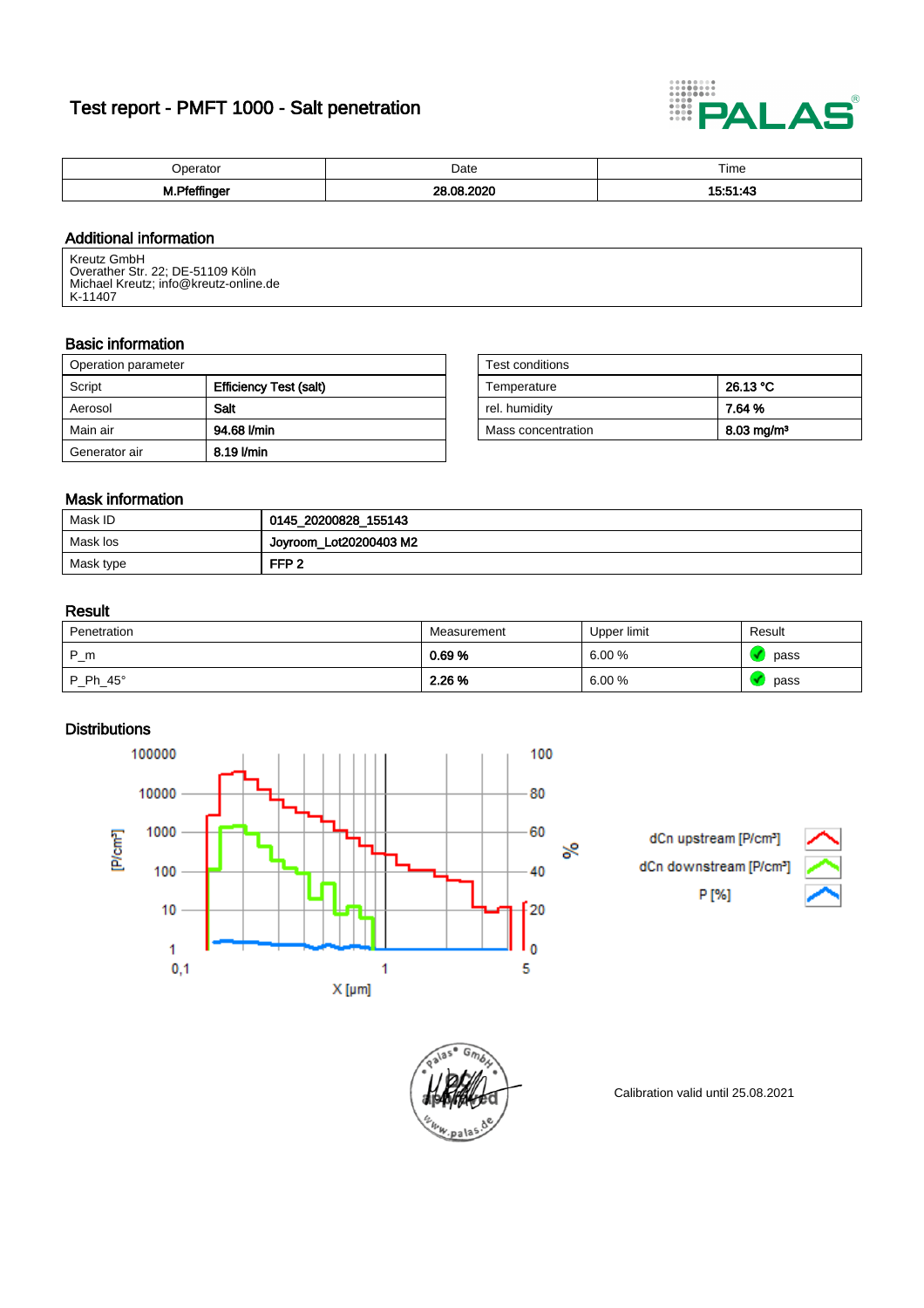# Test report - PMFT 1000 - Oil penetration



| זר                                                                                          | Date       | Time     |
|---------------------------------------------------------------------------------------------|------------|----------|
| .                                                                                           | .          |          |
| --<br>м.<br>the contract of the contract of the contract of the contract of the contract of | $ -$<br>იი | 15.05.47 |

## Additional information

Kreutz GmbH Overather Str. 22; DE-51109 Köln Michael Kreutz; info@kreutz-online.de K-11407

#### Basic information

| Operation parameter |                       | Test conditions    |                         |  |
|---------------------|-----------------------|--------------------|-------------------------|--|
| Script              | Efficiency Test (oil) | Temperature        | 26.11 °C                |  |
| Aerosol             | Oil                   | rel. humidity      | 2.34 %                  |  |
| Main air            | 94.91 l/min           | Mass concentration | 17.03 mg/m <sup>3</sup> |  |
| Generator air       | 1.69 l/min            |                    |                         |  |

| Test conditions    |                        |
|--------------------|------------------------|
| Temperature        | 26.11 °C               |
| rel. humidity      | 2.34 %                 |
| Mass concentration | $17.03 \text{ mg/m}^3$ |

## Mask information

| Mask ID   | 0145_20200828_153517     |
|-----------|--------------------------|
| Mask los  | ' Joyroom_Lot20200403 M1 |
| Mask type | FFP <sub>2</sub>         |

### Result

| Penetration     | Measurement | Upper limit | Result |
|-----------------|-------------|-------------|--------|
| $P_{m}$         | 1.77 %      | 6.00%       | pass   |
| $P_Ph_45^\circ$ | $5.12\%$    | 6.00%       | pass   |

## **Distributions**

100000 100 10000 80 [P/cm<sup>3</sup>] 1000 60 వ్ 100 40 10 20 1 0  $0,1$ 5 1  $X$  [µm]

dCn upstream [P/cm<sup>3</sup>] dCn downstream [P/cm P [%]





Calibration valid until 25.08.2021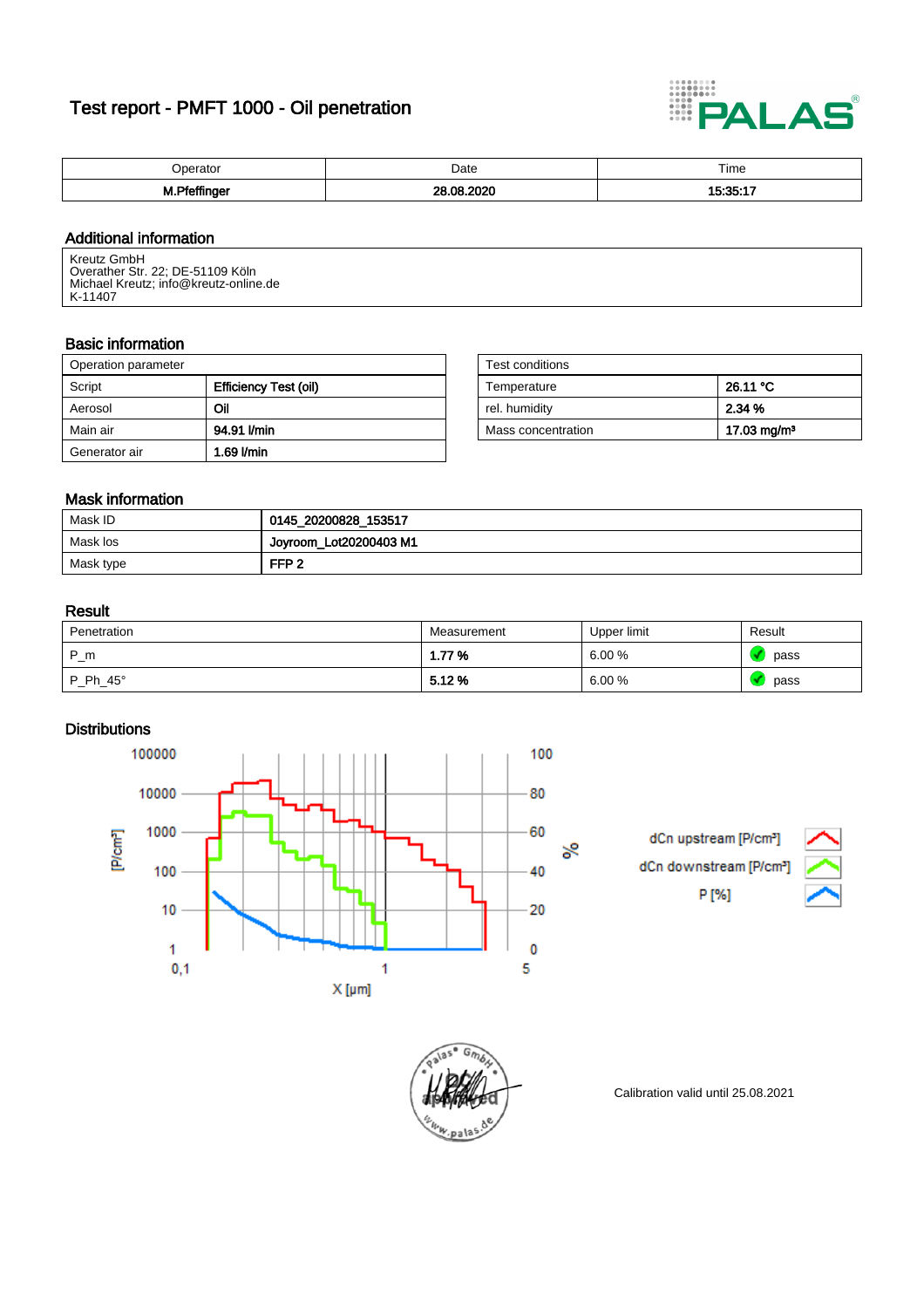# Test report - PMFT 1000 - Breath resistance / Valve test



| $\lambda$<br>. | Date | Time           |
|----------------|------|----------------|
| M.PTemng       | ---- | 15.20.40<br>т. |

### Additional information

Kreutz GmbH Overather Str. 22; DE-51109 Köln Michael Kreutz; info@kreutz-online.de K-11407

## Basic information

| Operation parameter |                          | Test conditions |          |
|---------------------|--------------------------|-----------------|----------|
| Script              | <b>Breath Resistance</b> | Femperature     | 26.12 °C |
| Aerosol             | Pressurized air          | rel. humiditv   | 2.49 %   |

| Test conditions |          |
|-----------------|----------|
| Temperature     | 26.12 °C |
| rel. humidity   | 2.49 %   |

### Mask information

| Mask ID   | 0145_20200828_153049   |
|-----------|------------------------|
| Mask los  | Joyroom_Lot20200403 M1 |
| Mask type | FFP <sub>2</sub>       |

#### Result

| Description  | Main air     | Differential pressure | Upper limit | Result |
|--------------|--------------|-----------------------|-------------|--------|
| Inhalation 1 | 29.75 l/min  | 38.82 Pa              | 70.00 Pa    | pass   |
| Inhalation 2 | 95.38 l/min  | 128.17 Pa             | 240.00 Pa   | pass   |
| Exhalation   | 160.56 l/min | 216.89 Pa             | 300.00 Pa   | pass   |



Calibration valid until 25.08.2021